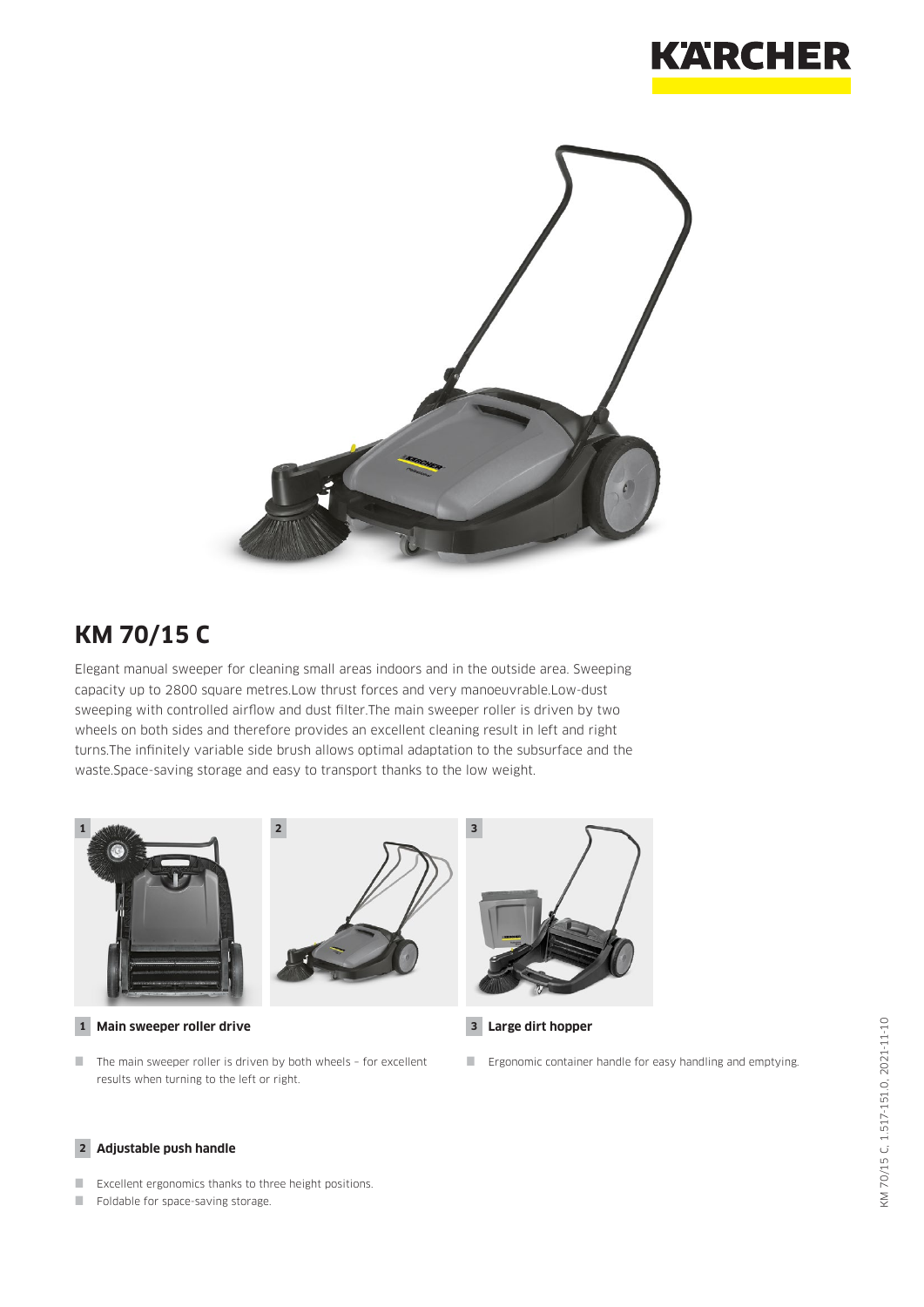# TECHNICAL DATA AND EQUIPMENT

### **KARCHER**



#### **KM 70/15 C**

- $\blacksquare$  Roller brush driven by both wheels
- Fold-down push handle
- 4x adjustable side brush

| <b>Technical data</b>                |               |                               |
|--------------------------------------|---------------|-------------------------------|
| Order no.                            |               | 1.517-151.0                   |
| <b>EAN code</b>                      |               | 4039784718067                 |
| Drive type                           |               | manual                        |
| Max. area performance                | $m^2/h$       | 2800                          |
| <b>Working width</b>                 | <sub>mm</sub> | 480                           |
| Working width with 1 side brush      | mm            | 700                           |
| Container capacity gross/net         |               | 42/20                         |
| Weight                               | kg            | 20                            |
| Dimensions ( $L \times W \times H$ ) | mm            | $1300 \times 810 \times 1040$ |
| Package weight                       | kg            | 23.14                         |
| Packaging dimensions (L x W x H)     | mm            | 795 × 400 × 935               |

#### **Equipment**

| Sweeper drive, manual                          |   |
|------------------------------------------------|---|
| Foldable push handle                           | ш |
| Dustpan principle                              |   |
| Outdoor use                                    |   |
| Indoor use                                     |   |
| $\blacksquare$ included in the scone of sunnly |   |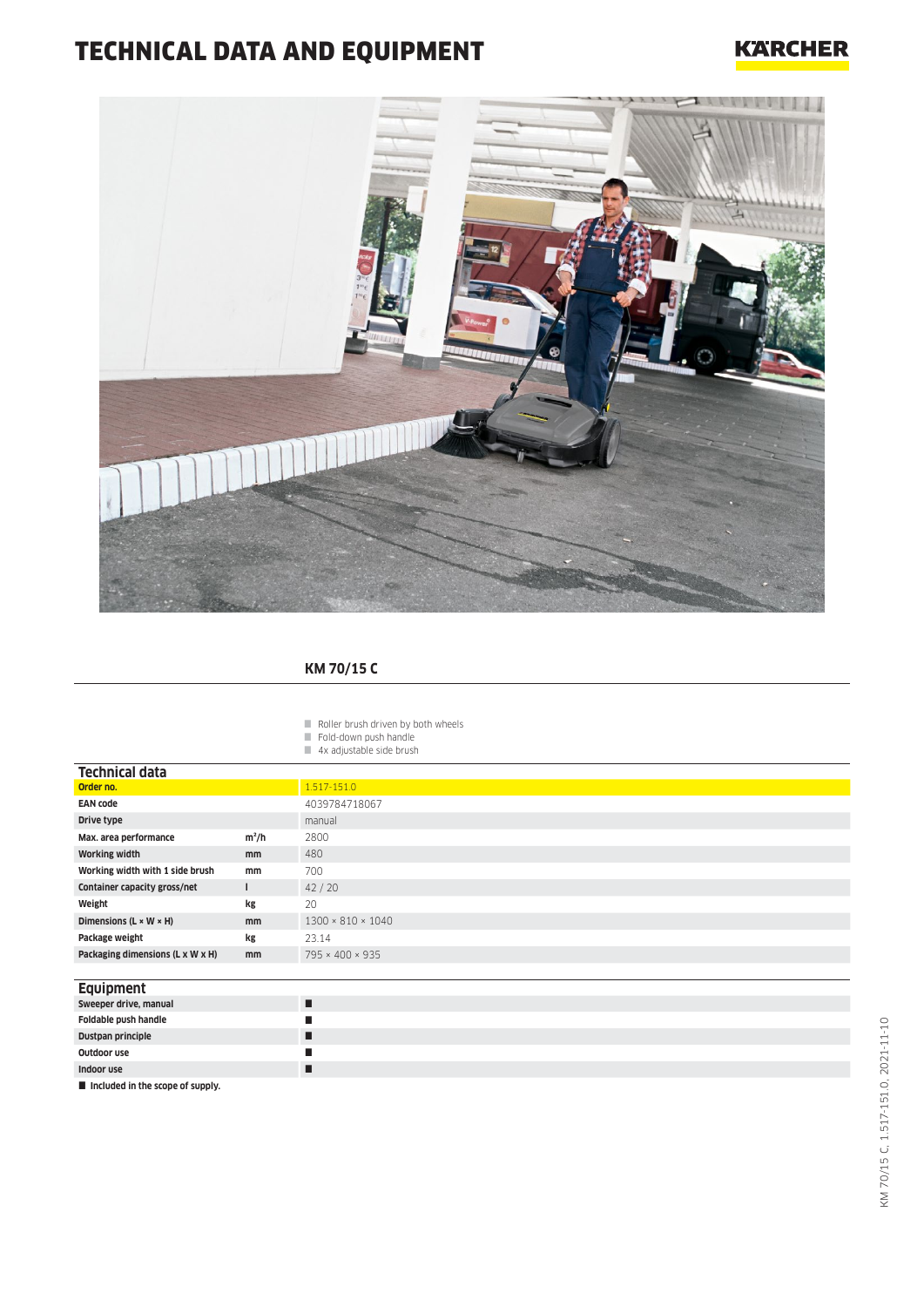### KM 70/15 C 1.517-151.0



|                               | Order no.                  | Installation ex<br>works | Length /<br>width | Diame-<br>ter | Price | <b>Description</b>                                                        |        |
|-------------------------------|----------------------------|--------------------------|-------------------|---------------|-------|---------------------------------------------------------------------------|--------|
| <b>Standard roller brush</b>  |                            |                          |                   |               |       |                                                                           |        |
| Standard roller brush         | 6.907-041.0                |                          | 480 mm            |               |       | Moisture-proof universal bristles, longlife, suitable for all<br>surfaces |        |
| Main sweeper roller, soft     |                            |                          |                   |               |       |                                                                           |        |
| Main sweeper roller, soft     | 2 6.903-995.0              |                          | 480 mm            |               |       | Sweeps fine dust on all surfaces indoors and outdoors                     | $\Box$ |
| locked in the scene of supply | $\Box$ Available according |                          |                   |               |       |                                                                           |        |

Included in the scope of supply.  $\Box$  Available accessories.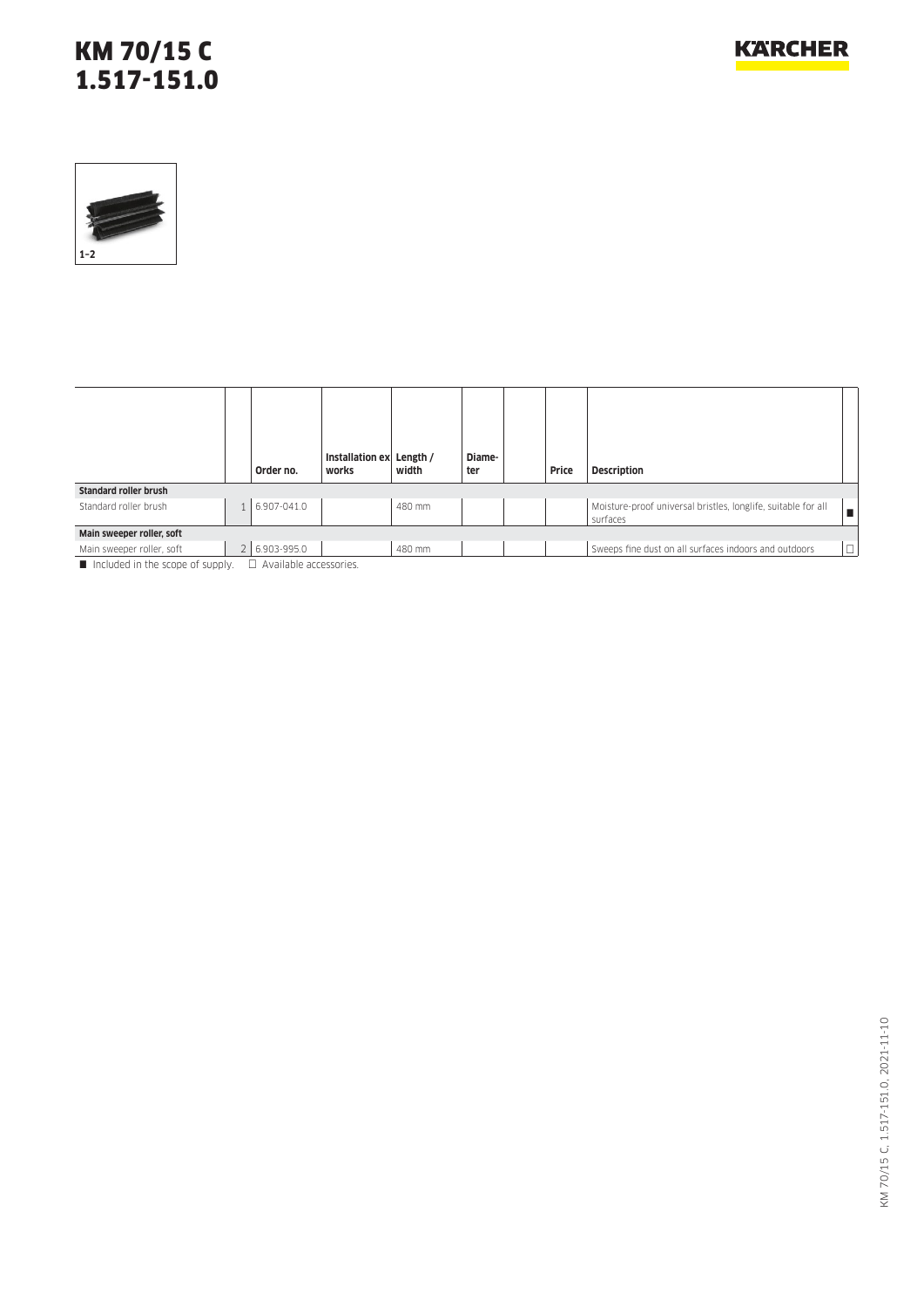### KM 70/15 C 1.517-151.0



|                              | Order no.   | Installation ex Length /<br>works | width | Diame-<br>ter | Price | <b>Description</b>                                                                                                          |
|------------------------------|-------------|-----------------------------------|-------|---------------|-------|-----------------------------------------------------------------------------------------------------------------------------|
| <b>Standard side brushes</b> |             |                                   |       |               |       |                                                                                                                             |
| Spare parts set side broom   | 2.884-935.0 |                                   |       | 330 mm        |       | Standard side brush with moisture-proof universal bristles<br>. .<br>for normal soiling on all surfaces. Extremely durable. |

 $\blacksquare$  Included in the scope of supply.  $\Box$  Available accessories.